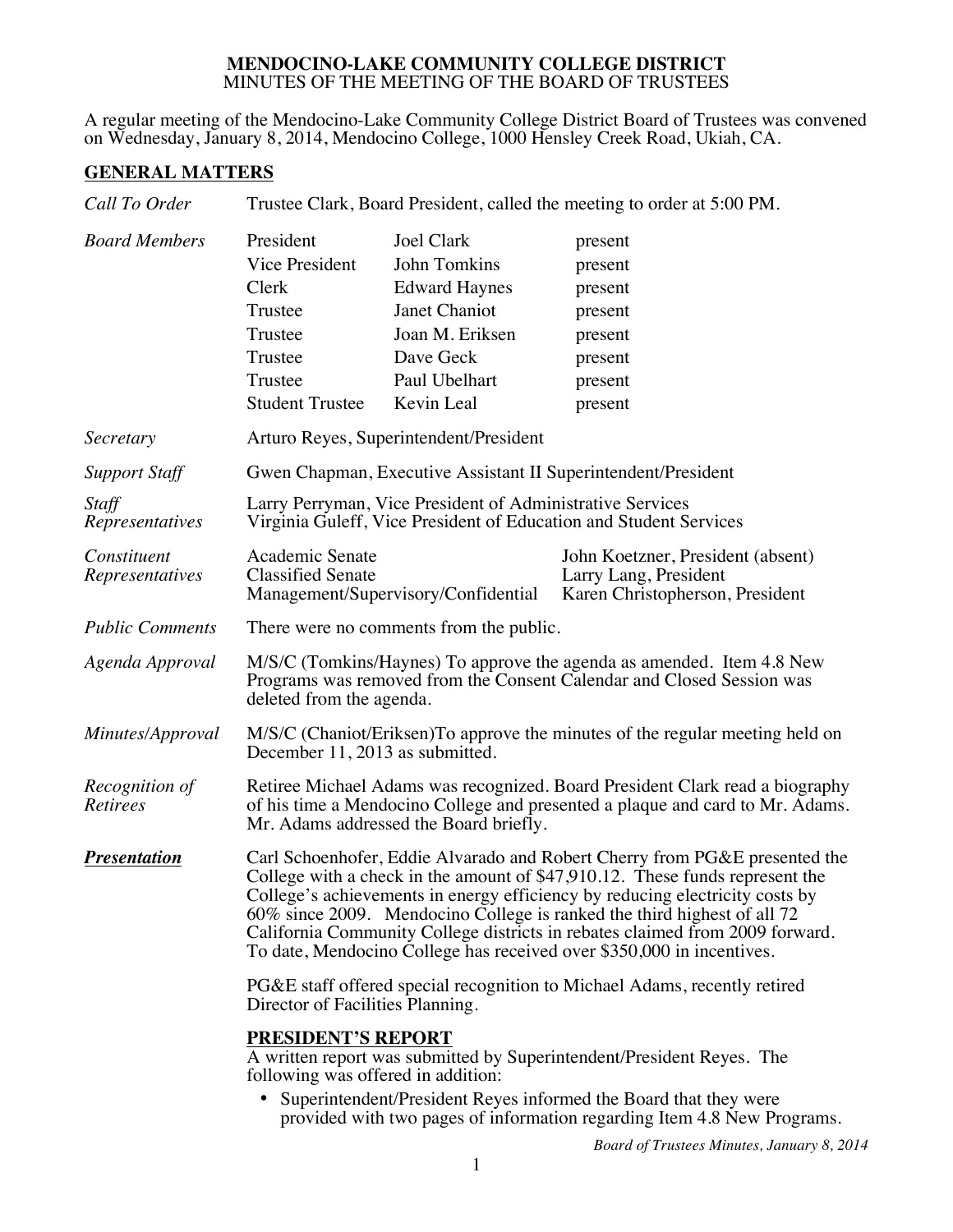• Superintendent/President Reyes introduced José Millán, (in attendance) who is recommended to serve as Interim Director of Human Resources in Item 3.8 of the Consent Agenda.

## **CONSENT AGENDA**

|                                                                     | M/S/C (Geck/Leal) RESOLVED, That the Mendocino-Lake Community college<br>District Board of Trustees does hereby approve the Consent Agenda as<br>submitted.<br>The matter passed 7-0.                                                  |  |  |
|---------------------------------------------------------------------|----------------------------------------------------------------------------------------------------------------------------------------------------------------------------------------------------------------------------------------|--|--|
|                                                                     | Items with an asterisk * were approved by one motion as the Consent Agenda.                                                                                                                                                            |  |  |
| Employment-<br>Short-Term<br>Employees                              | <b>Personnel</b><br>*RESOLVED, That the Mendocino-Lake Community College District Board of<br>Trustees does hereby ratify the list of Short-Term Employees as submitted and<br>presented at the meeting.                               |  |  |
| Employment –<br>Part-Time Faculty                                   | *RESOLVED, That the Mendocino-Lake Community College District Board of<br>Trustees does hereby ratify the Part-Time Faculty for Fall Semester 2013 as<br>submitted.                                                                    |  |  |
| <b>Volunteers</b>                                                   | *RESOLVED, That the Mendocino-Lake Community College District Board of<br>Trustees does hereby approve the list of volunteers as submitted.                                                                                            |  |  |
| $Employment -$<br>Classified                                        | *RESOLVED, That the Mendocino-Lake Community College District Board of<br>Trustees does hereby approve employ Dennis Sawle as a Maintenance<br>Technician, 12 months/year, 40 hours/week, effective January 9, 2014.                   |  |  |
| Employment-<br><b>Interim Director of</b><br>Human Resources        | *RESOLVED, That the Mendocino-Lake Community College District Board of<br>Trustees does hereby approve the hiring of José Millán as Interim Director of<br>Human Resources.                                                            |  |  |
| Fiscal Report as of<br>November 30,<br>2013                         | <b>Other Items</b><br>*RESOLVED, That the Mendocino-Lake Community College District Board of<br>Trustees does hereby accept the fiscal report as submitted.                                                                            |  |  |
| Allied Health –<br>Change Order<br>No.6                             | *RESOLVED, That the Mendocino-Lake Community College District Board of<br>Trustees does hereby ratify Change Order No. 6 for the Allied Health project to<br>Midstate Construction in the amount of deduct $\langle $20,451 \rangle$ . |  |  |
| Accept Project-<br>Allied Health                                    | *RESOLVED, That the Mendocino-Lake Community College District Board of<br>Trustees does hereby accept the Allied Health/Nursing project from Midstate<br>Construction.                                                                 |  |  |
| Accept Project –<br>Library/Learning<br>Center Signage              | *RESOLVED, That the Mendocino-Lake Community College District Board of<br>Trustees does hereby accept the Library/Learning Center Signage from<br>Paramount Sign Contractors, Inc.                                                     |  |  |
| <b>Board of Trustees</b><br><b>Budget Parameters</b><br>for 2014-15 | *RESOLVED, That the Mendocino-Lake Community College District Board of<br>Trustees does hereby adopt the 2014-15 Budget parameters as submitted.                                                                                       |  |  |
| Donation of<br>Automobile                                           | *RESOLVED, That the Mendocino-Lake Community College District Board of<br>Trustees does hereby accept the donation.                                                                                                                    |  |  |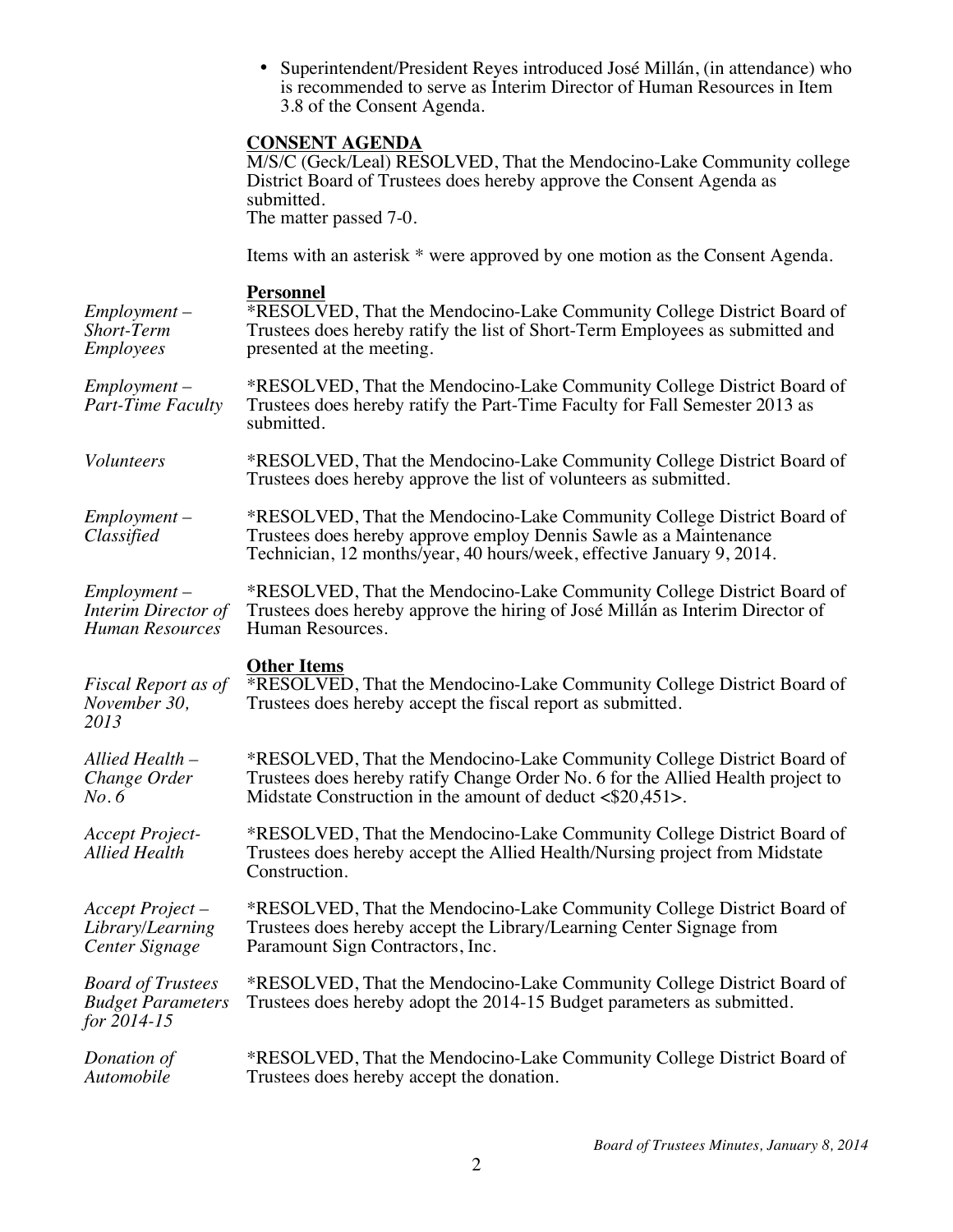| Contracts and<br>Agreements                                                                                         | *RESOLVED, That the Mendocino-Lake Community College District Board of<br>Trustees does hereby ratify the contracts and agreements as submitted.                                                                                                                                                                                                                                                                                                                                                                                              |  |  |
|---------------------------------------------------------------------------------------------------------------------|-----------------------------------------------------------------------------------------------------------------------------------------------------------------------------------------------------------------------------------------------------------------------------------------------------------------------------------------------------------------------------------------------------------------------------------------------------------------------------------------------------------------------------------------------|--|--|
| New Programs –<br>Women's Golf and<br>Men's Soccer                                                                  | Trustee Clark requested that this item be removed from the Consent Agenda to<br>allow the Board to have an opportunity to review and discuss the information<br>provided on the new programs. He commented that it is good news the College<br>is growing and adding new programs.                                                                                                                                                                                                                                                            |  |  |
|                                                                                                                     | Mike Mari, Director of Student Life and Athletics, gave an explanation of how<br>the Program Advisory Teams (PATs) review new programs. He mentioned that<br>he had received many comments from the community on the need for a Men's<br>Soccer program. In addition, he commented on how Women's Golf will benefit<br>local athletes who have previously had to go out of the area to continue their<br>sport and their education.                                                                                                           |  |  |
|                                                                                                                     | The Board discussed the costs of Men's Soccer and Women's Golf compared to<br>the estimated income to the College from FTES received by the increase in<br>student enrollment with these programs.                                                                                                                                                                                                                                                                                                                                            |  |  |
|                                                                                                                     | Board President Clark mentioned the possible increase in Hispanic students with<br>the additional sports programs. Superintendent/President Reyes informed the<br>Board that the current Women's Soccer coach will recruit for both the women's<br>and men's teams for a fall program. The Women's Golf program is scheduled<br>for next spring.                                                                                                                                                                                              |  |  |
|                                                                                                                     | M/S/C (Tomkins/Chaniot) RESOLVED, That the Mendocino-Lake Community<br>College District Board of Trustees does hereby ratify two new intercollegiate<br>athletic programs – Men's Soccer and Women's Golf.<br>The matter passed 7-0.                                                                                                                                                                                                                                                                                                          |  |  |
| <b>Institutional Self</b><br><b>Evaluation Report</b>                                                               | <b>ACTION ITEMS</b><br>Vice President Guleff presented the Board with the completed self-study<br>document that will go to the ACCJC on Friday. She is really proud of the<br>collaborative college-wide effort this has gone into this document. The evidence<br>team has collected over 600 pieces of evidence. She gave a brief review of the<br>document and discussed various aspects with the Board. She mentioned to the<br>Board that the Actionable Improvement Plans are very focused and will become<br>part of the College goals. |  |  |
|                                                                                                                     | M/S/C (Geck/Tomkins) RESOLVED, That the Mendocino-Lake Community<br>College District Board of Trustees does hereby approve the Institutional Self<br>Evaluation Report of Educational quality and Institutional Effectiveness In<br>Support of Reaffirmation of Accreditation.<br>The matter passed 7-0.                                                                                                                                                                                                                                      |  |  |
| <b>Board Policy</b><br><b>Revision</b> – Policies<br>405 Library and<br>534 Student<br>Grievance and<br>Due Process | Minor wording changes were suggested on both policies and a revised copy was<br>presented at the meeting.                                                                                                                                                                                                                                                                                                                                                                                                                                     |  |  |
|                                                                                                                     | M/S/C (Tomkins/Haynes) RESOLVED, That the Mendocino-Lake Community<br>College District Board of Trustees does hereby approve Board Policy 405<br>Library Policy and Board Policy 534 Student Grievance and Due Process as<br>presented at the meeting.<br>The matter passed 7-0.                                                                                                                                                                                                                                                              |  |  |
| <b>Education</b> and<br><b>Student Services</b><br>Report                                                           | <b>INFORMATIONAL REPORTS</b><br>A written report was presented at the meeting by Virginia Guleff, Vice President<br>of Education and Student Services.                                                                                                                                                                                                                                                                                                                                                                                        |  |  |
|                                                                                                                     |                                                                                                                                                                                                                                                                                                                                                                                                                                                                                                                                               |  |  |